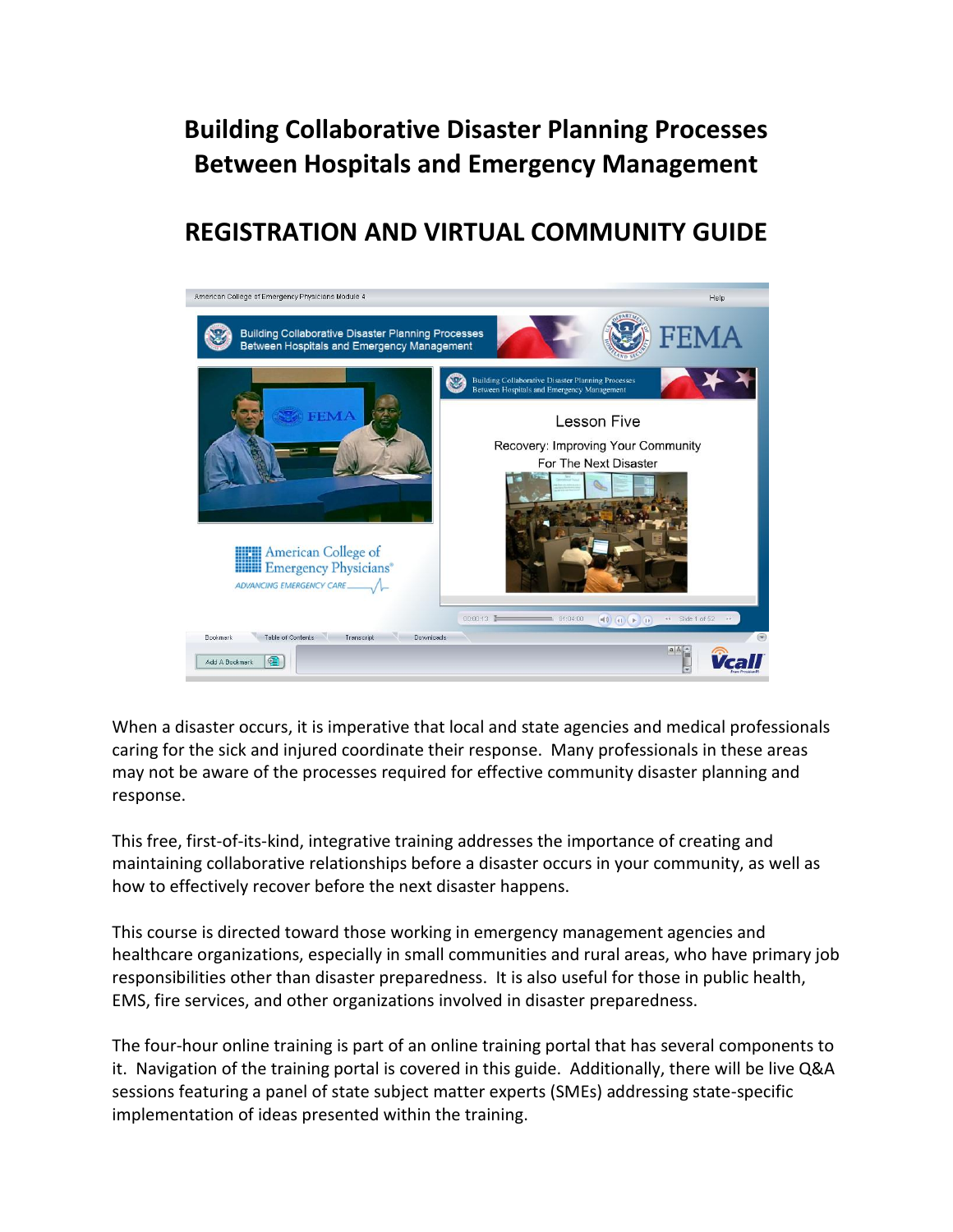## **REGISTRATION**

To access the training portal, visit [http://acep.vcallcommunity.com.](http://acep.vcallcommunity.com/)

Your screen should look like this:

|                            |                                                                    | Sign up!     Log in            |
|----------------------------|--------------------------------------------------------------------|--------------------------------|
|                            | <b>HIM</b> American College of<br><b>HIM Emergency Physicians®</b> | FEMA Online Learning Community |
|                            |                                                                    |                                |
| Home > Login               |                                                                    |                                |
| Login<br>Not yet a member? |                                                                    |                                |
| <b>User Name</b>           |                                                                    |                                |
| Password                   |                                                                    |                                |
|                            | Login powered by Ccto                                              |                                |
|                            | Forgot: Username   Password                                        |                                |
| ©Ecto, LLC 2005-2010       | About ACEP   About Vcall   About Ecto                              |                                |
|                            |                                                                    |                                |
|                            |                                                                    |                                |
|                            |                                                                    |                                |

Before doing anything else, please ensure that this link is on your safe list and that pop ups are allowed for this site. (If using Internet Explorer, click on Tools, Internet Options, Privacy tab. Click on Sites, type "acep.vcallcommunity.com", click Allow, then click OK. In the Pop-up Blocker section, click Settings, type "acep.vcallcommunity.com", click Add, then click Close.)

To begin the registration process, click on "Not yet a member?" or "Sign up!" Both will take you to the same registration page.

Fill out the information on the registration page. Your user name will be generated from your first name and last name. **The first name and last name will be on your certificate of completion and cannot be changed after the registration process.**

Please fill out all information requested as it is needed to place you in your state's virtual community, and to generate statistics for use in reporting to DHS/FEMA. All reporting will be done anonymously in an aggregated fashion, without names or identifiers. Your responses and personal information will remain confidential.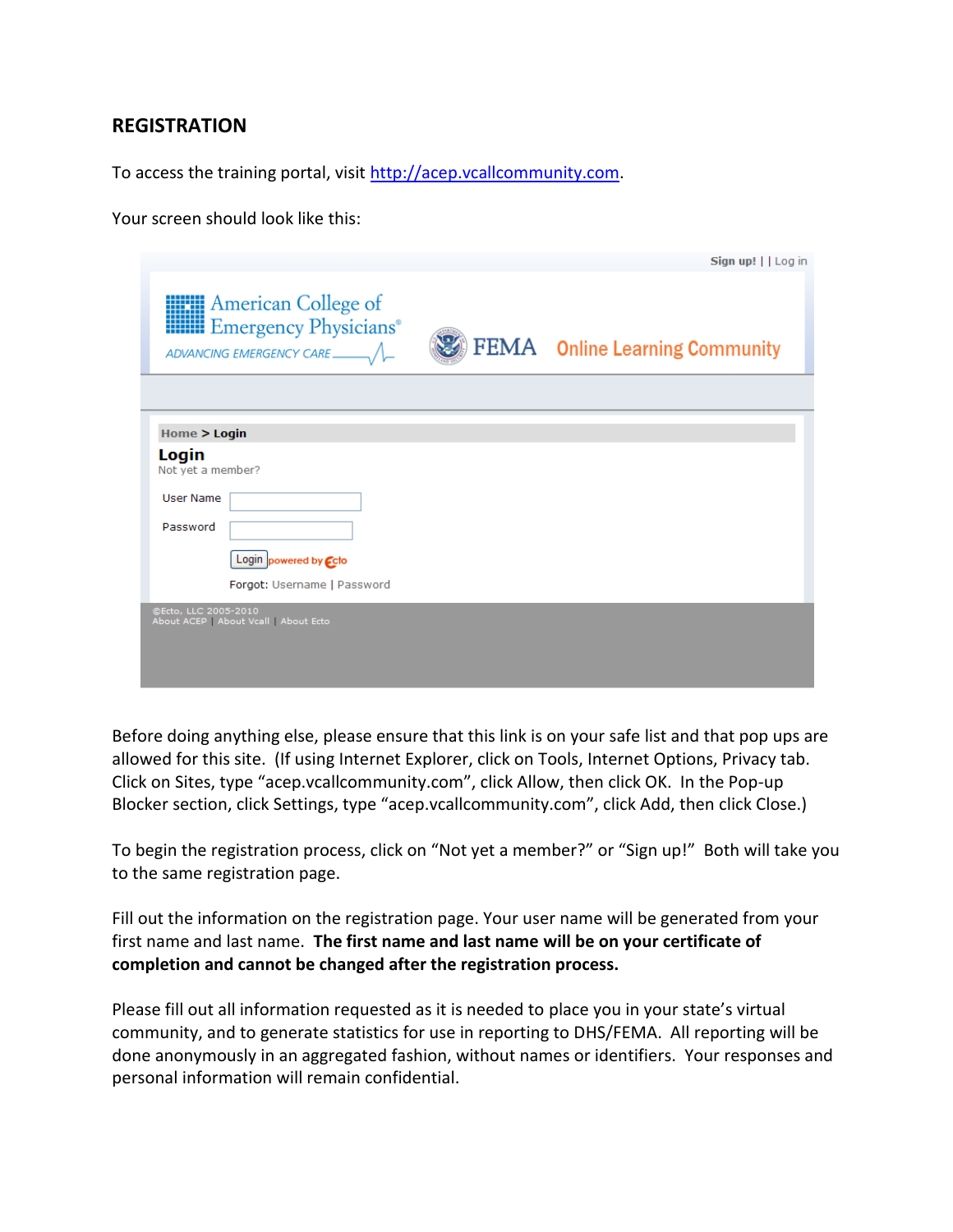| <b>American College of</b><br><b>HIMI</b> Emergency Physicians <sup>®</sup> |  |
|-----------------------------------------------------------------------------|--|
|                                                                             |  |



**EXTEMA** Online Learning Community

**My groups** 

| Home > Sign Up                                                |                                                                                                                                                                                                                         |  |
|---------------------------------------------------------------|-------------------------------------------------------------------------------------------------------------------------------------------------------------------------------------------------------------------------|--|
| <b>Sign Up</b>                                                | If you are already a member, click here!                                                                                                                                                                                |  |
| <b>Email Address</b>                                          |                                                                                                                                                                                                                         |  |
| <b>First Name</b>                                             |                                                                                                                                                                                                                         |  |
| Last Name                                                     |                                                                                                                                                                                                                         |  |
| <b>User Name</b>                                              |                                                                                                                                                                                                                         |  |
| Password                                                      |                                                                                                                                                                                                                         |  |
| Confirm<br>Password                                           |                                                                                                                                                                                                                         |  |
| Agency                                                        |                                                                                                                                                                                                                         |  |
| Job Title                                                     |                                                                                                                                                                                                                         |  |
| <b>Work Address</b>                                           |                                                                                                                                                                                                                         |  |
| Work Address<br>2                                             |                                                                                                                                                                                                                         |  |
| City                                                          |                                                                                                                                                                                                                         |  |
| <b>State</b>                                                  | Choose<br>v                                                                                                                                                                                                             |  |
| ZIP Code                                                      |                                                                                                                                                                                                                         |  |
| Work Phone                                                    |                                                                                                                                                                                                                         |  |
| Level of<br>Government                                        | Choose<br>v                                                                                                                                                                                                             |  |
| Student<br>Discipline                                         | Choose<br>$\checkmark$                                                                                                                                                                                                  |  |
| Image<br>Verification                                         | <u> 1949, 1949, 1948, 1958, 1968</u><br>TAU DI CH<br>can't read? click here to try another one                                                                                                                          |  |
|                                                               | I agree to the terms of use and privacy policy                                                                                                                                                                          |  |
|                                                               | Your responses and all personal information will remain confidential. Any reporting of data to<br>DHS/FEMA for statistical purposes will be done anonymously in an aggregated fashion, without<br>names or identifiers. |  |
|                                                               | Sign Up  <br>powered by <b>Ccto</b>                                                                                                                                                                                     |  |
| ©Ecto, LLC 2005-2010<br>About ACEP   About Vcall   About Ecto |                                                                                                                                                                                                                         |  |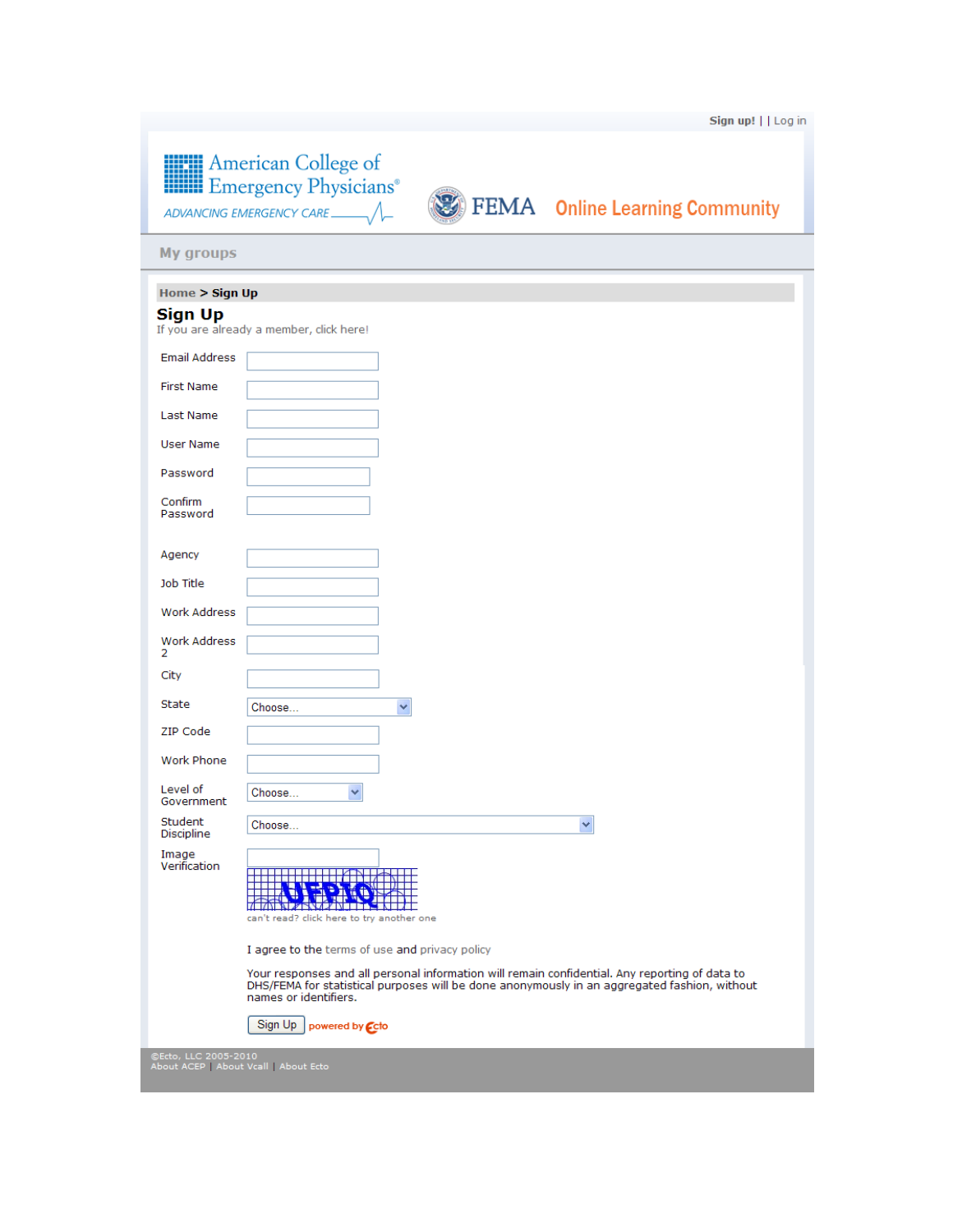## **VIRTUAL COMMUNITY**

After registration, you will fill out a pre-test to measure your existing knowledge, skills, and abilities. After completing this test, you will be able to review your answers with the correct answers. Instructions are listed on how to proceed to your state's virtual community.

The virtual community for New Mexico is shown as an example below.



Each state's virtual community will feature that state's flag in the "Your Group" section. The "Members" section shows all members within that state's community.

The "Course Content" section is where each training module is accessed. Click on Training Module 1 to begin the presentation. Make sure you have pop-ups enabled if you have not already done so. Each training module is approximately one hour long.

When the module pops up, you will notice a set of four tabs. You can navigate between tabs during the presentation. For more detailed instructions on how to use the module player, go to the "Downloads" tab, scroll down until you see the instructions for download, and click on that link. Each PDF in the "Downloads" tab can be saved to your computer for future reference.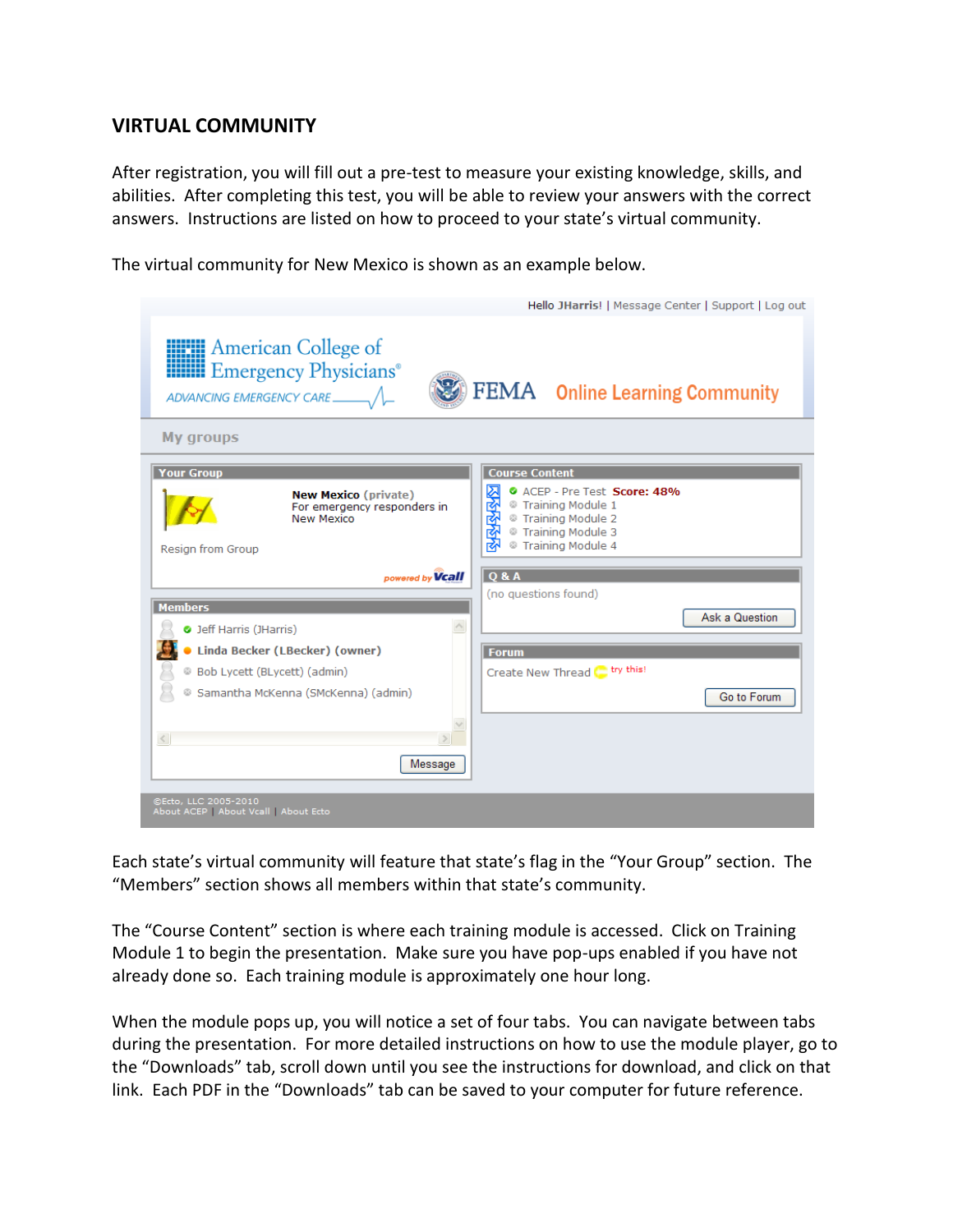

You will need to watch all four training modules before you are able to complete the post-test and program evaluation. Once the program evaluation is complete, you will be able to download and print your certificate of completion for this training.

and the company

**Allen Adams** 

 $\mathbf{r}$ 

|                                                                                                                                 | Hello JHarris!   Message Center   Support   Log out                                                                                                                                                                            |
|---------------------------------------------------------------------------------------------------------------------------------|--------------------------------------------------------------------------------------------------------------------------------------------------------------------------------------------------------------------------------|
| <b>HELL</b> American College of<br><b>Example 18</b> Emergency Physicians <sup>®</sup>                                          | FEMA Online Learning Community                                                                                                                                                                                                 |
| <b>My groups</b>                                                                                                                |                                                                                                                                                                                                                                |
| <b>Your Group</b>                                                                                                               | <b>Course Content</b>                                                                                                                                                                                                          |
| <b>New Mexico (private)</b><br>For emergency responders in<br><b>New Mexico</b><br><b>Resign from Group</b><br>powered by Vcall | 网络哈哈哈区区<br>C ACEP - Pre Test Score: 48%<br>Training Module 1<br>Training Module 2<br><b>O</b> Training Module 3<br>Training Module 4<br>C ACEP - Post Test Score: 96%<br>ACEP - Program Evaluation Survey<br>Print Certificate |
| <b>Members</b>                                                                                                                  | <b>O &amp; A</b>                                                                                                                                                                                                               |
| O Jeff Harris (JHarris)                                                                                                         | (no questions found)                                                                                                                                                                                                           |
| Bob Lycett (BLycett) (admin)                                                                                                    | Ask a Question                                                                                                                                                                                                                 |
| Linda Becker (LBecker) (owner)                                                                                                  |                                                                                                                                                                                                                                |
| Samantha McKenna (SMcKenna) (admin)                                                                                             | <b>Forum</b>                                                                                                                                                                                                                   |
|                                                                                                                                 | Create New Thread <a>[</a> try this!                                                                                                                                                                                           |
| $\leq$                                                                                                                          | Go to Forum                                                                                                                                                                                                                    |
| Message                                                                                                                         |                                                                                                                                                                                                                                |
| @Ecto, LLC 2005-2010<br>About ACEP   About Vcall   About Ecto                                                                   |                                                                                                                                                                                                                                |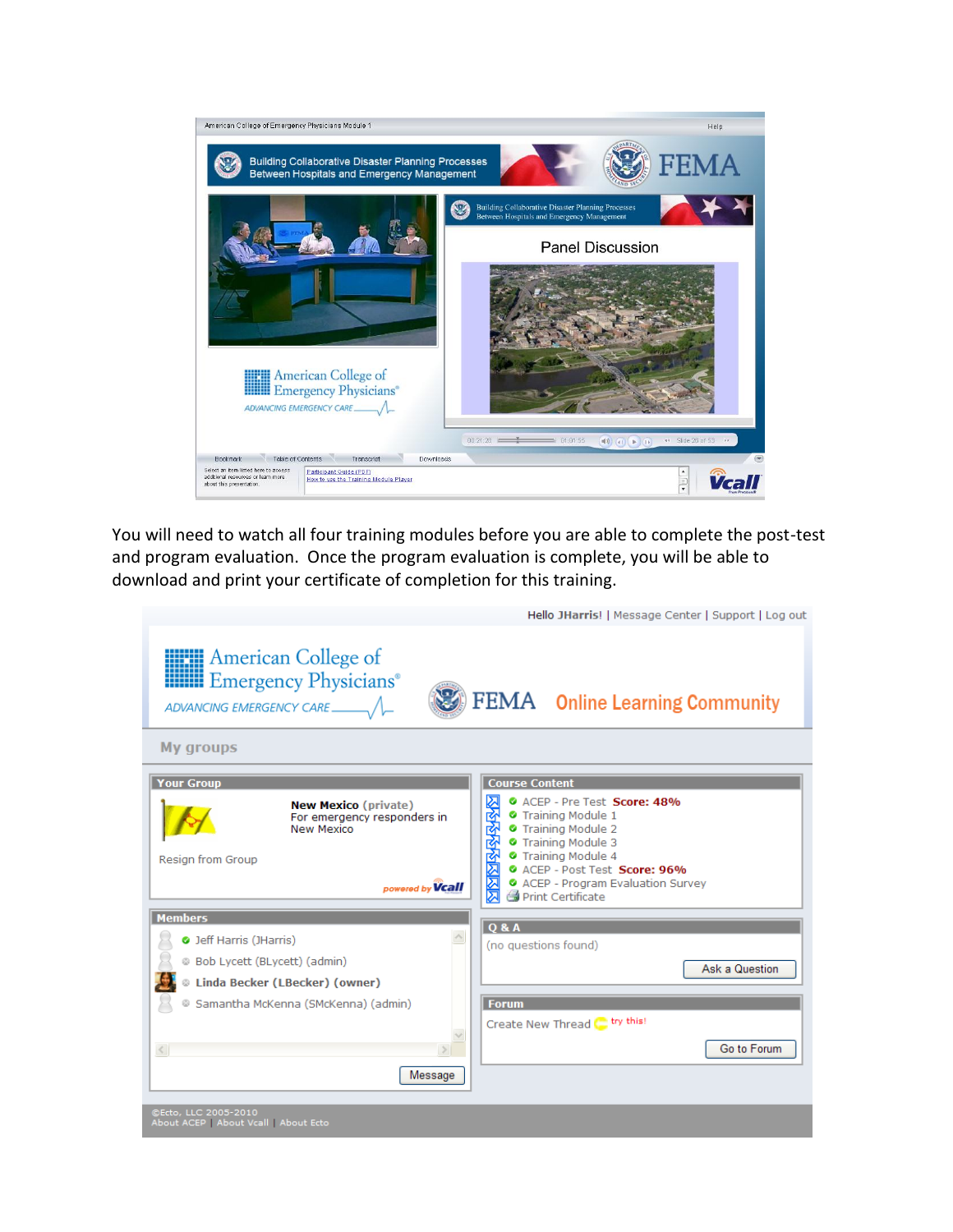The "Q&A" and "Forum" sections can be used to ask questions and discuss topics within your community.

Q&A section:

|                                              |                                                                                  |                                | Hello JHarris!   Message Center   Support   Log out |
|----------------------------------------------|----------------------------------------------------------------------------------|--------------------------------|-----------------------------------------------------|
|                                              | <b>HIM</b> American College of<br><b>Hilli</b> Emergency Physicians <sup>®</sup> |                                | FEMA Online Learning Community                      |
| My groups                                    |                                                                                  |                                |                                                     |
| New Mexico $>$ Q & A                         | <b>Questions and Answers</b><br>When will the webinar take place?                | <sup>45</sup> Check spelling ▼ |                                                     |
| Question                                     | <b>Ask Question</b>                                                              |                                |                                                     |
| <b>Ouestion</b>                              |                                                                                  | Answer                         | <b>Answered On</b>                                  |
| (no questions found)<br>@Ecto, LLC 2005-2010 | About ACEP   About Vcall   About Ecto                                            |                                |                                                     |

Forum section:

| Hello JHarris!   Message Center   Support   Log out |  |
|-----------------------------------------------------|--|

|                                    | <b>HELL</b> American College of<br><b>HIM Emergency Physicians®</b><br>FEMA Online Learning Community                    |
|------------------------------------|--------------------------------------------------------------------------------------------------------------------------|
| My groups                          |                                                                                                                          |
| <b>New Mexico &gt; Forum</b>       |                                                                                                                          |
| <b>Forum</b><br>(no threads found) |                                                                                                                          |
| <b>Thread Name</b>                 | <b>Regional Exercise</b>                                                                                                 |
| <b>First Post</b>                  | Leck spelling  ▼                                                                                                         |
|                                    | I am looking for a list of contacts who are in<br>charge of the regional exercises we have. Can<br>someone help? Thanks. |
|                                    | <b>Create New Thread</b>                                                                                                 |
| @Ecto, LLC 2005-2010               | About ACEP   About Vcall   About Ecto                                                                                    |